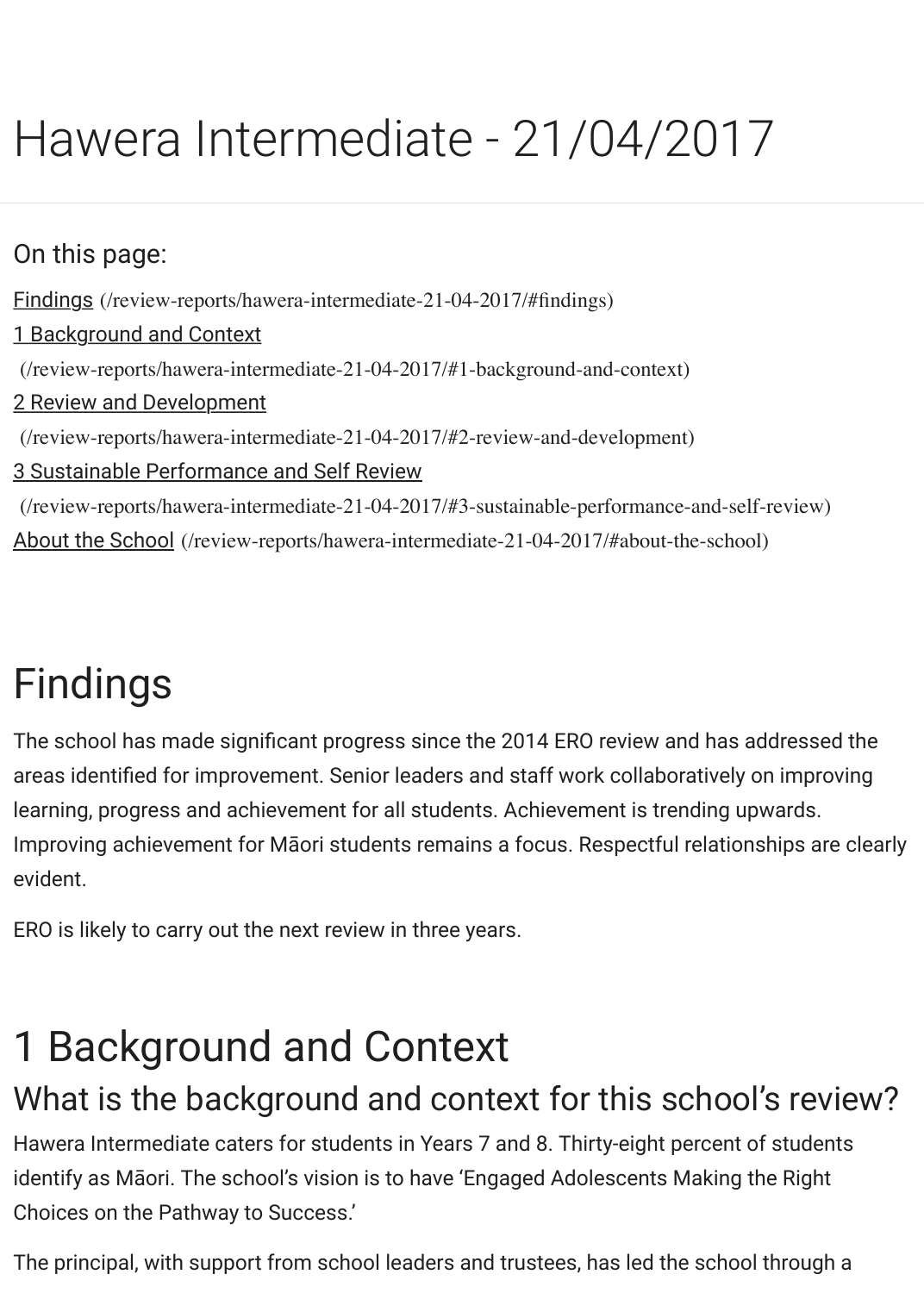period of ongoing challenge after a fire destroyed two teaching blocks at the school mid-2015. The school is being housed in a combination of permanent and temporary classrooms.

The changed leadership structure introduced in 2014 has been embedded over the past three years. There is now a more balanced mix of experienced and provisionally registered teachers.

The April 2014 ERO report identified a number of areas for review and development. These included the quality of teaching, high levels of underachievement and the need to review the curriculum to ensure the needs of all students are catered for. Areas of non-compliance, concerning consultation and target setting were identified.

Following the ERO report, school leaders developed a plan for review and development to guide improvements in priority areas. This ERO report evaluates the progress made since 2014 and how well placed the school now is to sustain continuous improvement.

## 2 Review and Development

### How effectively is the school addressing its priorities for review and development?

#### Priorities identified for review and development

An action plan outlined key priorities for development. The actions taken and outcomes achieved as a result of planning were monitored throughout the process.

The overall goal was to ensure significant improvement in engagement, progress and achievement for all students, in particular for Māori learners. The foci that support this have been to:

- address the significant levels of underachievement
- develop effective teaching practices to promote student learning
- review the curriculum to ensure that it is designed to better cater for the needs of all students.

#### Progress

The school has made significant progress in the areas identified in the previous ERO report. This is evident in schoolwide documentation, policy and practice, and in teaching and learning initiatives designed to accelerate students' progress.

There has been ongoing improvement in the numbers and percentages of all groups of students achieving at and above in relation to National Standards in writing and mathematics.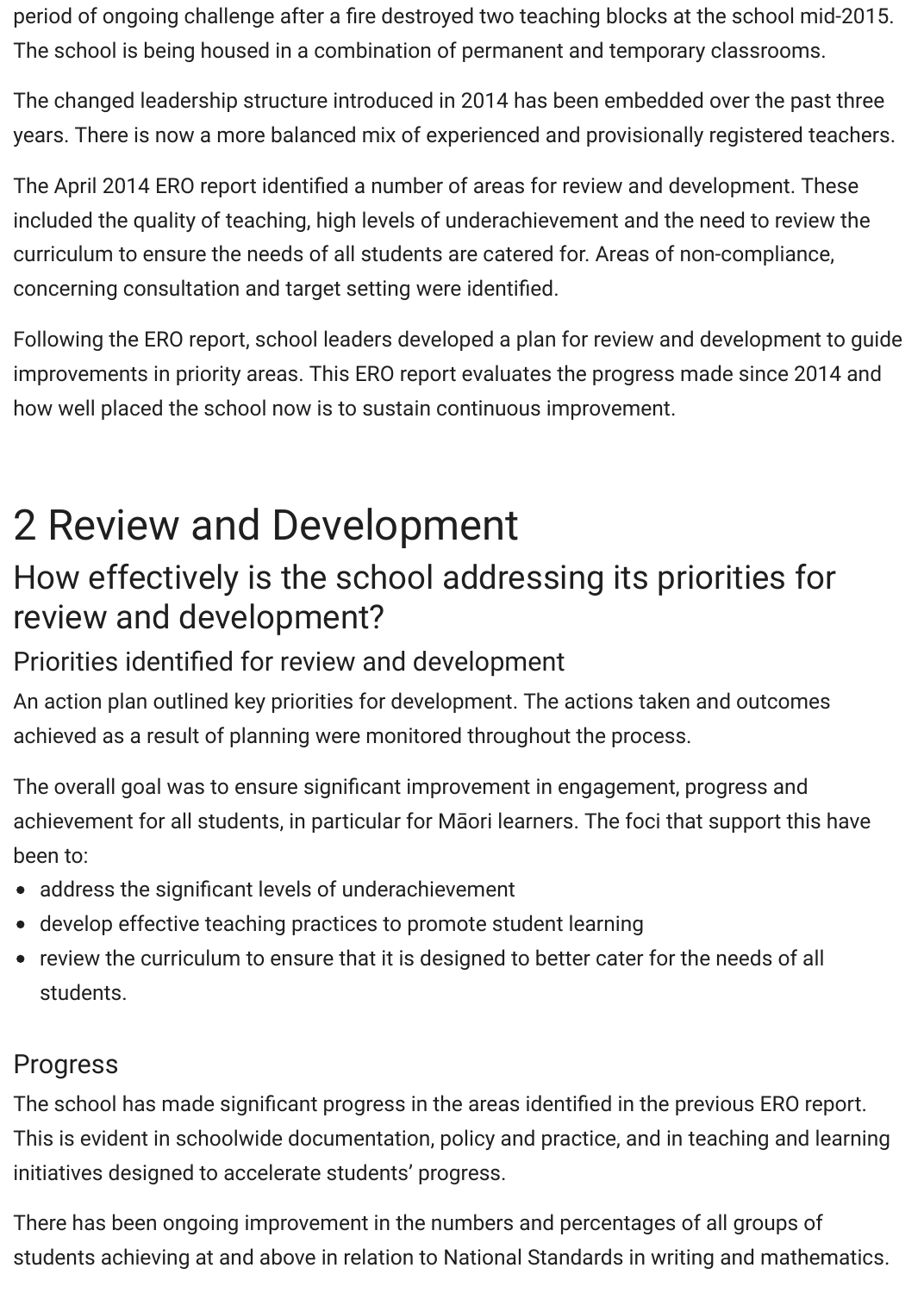Significant progress in writing achievement, across the school, is evident.

Data for 2016 indicates that the majority of students achieve at and above in relation to the National Standard in reading. Just over half are at or above in writing and mathematics. Māori students' achievement is below that of their peers, however disparity is decreasing over time.

School leaders have appropriately developed annual achievement targets to promote the progress of students achieving below and well below National Standards. Accelerating the progress and achievement of Māori students and boys continues to be a priority.

The progress of students targeted is frequently monitored. Teachers share successful strategies and reflect on the effectiveness of their practice.

School leaders regularly report to the board, sharing analysed data and next steps for teaching and learning. Students' progress is closely monitored schoolwide and they are given appropriate assistance and support. Trustees are highly interested in this information and use it to identify needs, trends and patterns and to make decisions about resourcing and future planning.

School leaders acknowledge that annual achievement targets need to more specifically identify individuals and groups of students who are the focus for acceleration of learning. Actions that support the achievement of targets need to outline what will be done for the identified students.

Over time the school has developed and reviewed their curriculum to ensure that it caters for the needs of all students. The culturally responsive curriculum is aligned with the *New Zealand Curriculum* (NZC) and clearly:

- prioritises literacy and mathematics
- outlines guidelines and expectations for teachers in the areas of programme delivery, planning, assessment and moderation to inform overall teacher judgements about students' achievement
- articulates contexts for learning across all learning areas.

Teachers analyse and use achievement data to identify student needs and plan for next teaching to promote student learning. They use a range of assessment tools to make judgements about student learning, progress and achievement. Students are being supported by teachers to know more about their learning and next steps.

Teachers successfully use a wide range of strategies to promote learning. Students are engaged and talk confidently about their tasks and activities. They support and treat each other respectfully. Classroom routines are well established and positive teacher and student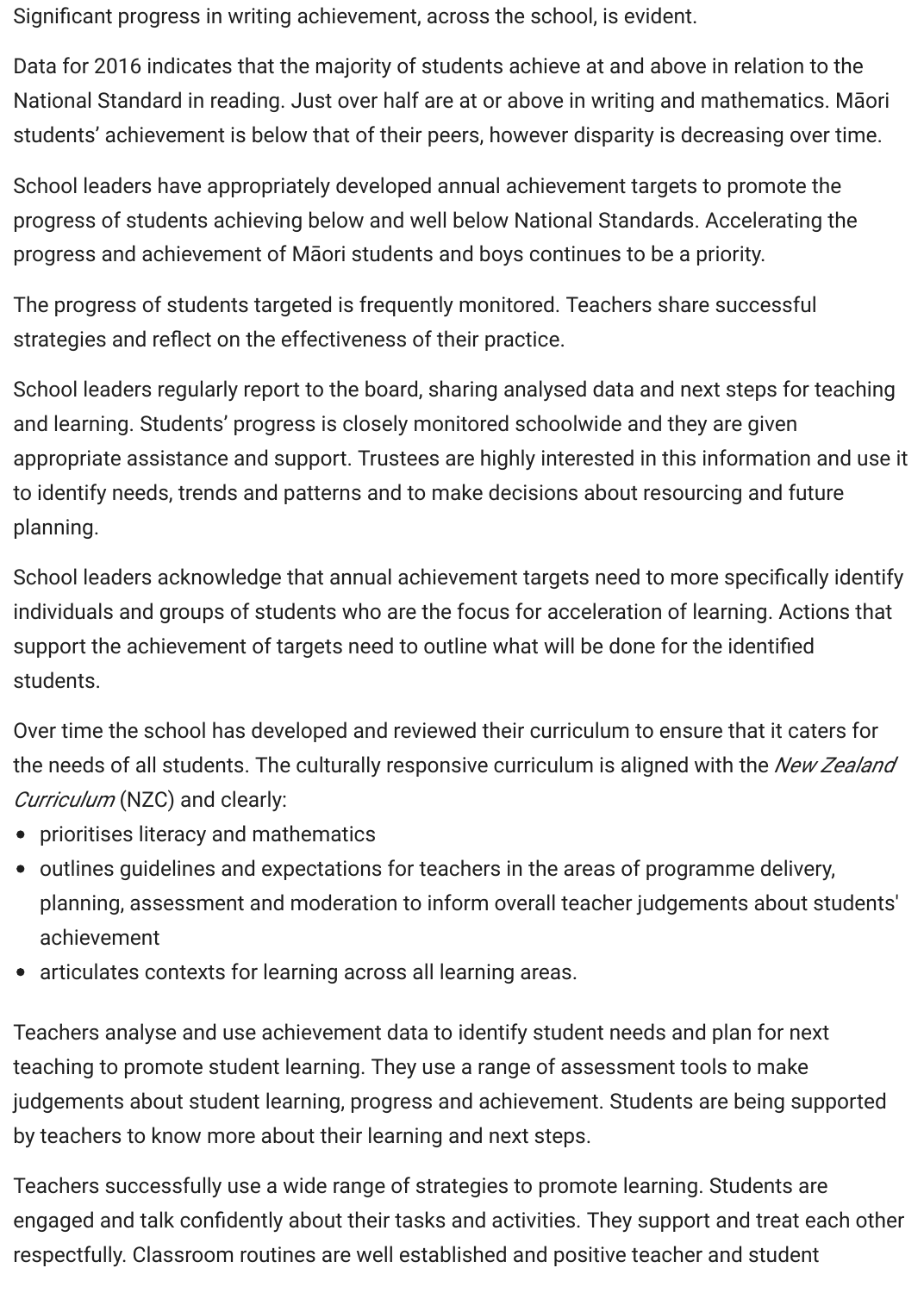relationships are evident.

Teachers work collaboratively, sharing and discussing practice and strategies they are using to promote learning and wellbeing of students, with a focus on Māori students and those identified as underachieving. There is a high level of collegiality across the school, with all being committed and having a shared responsibility for all students.

School leaders work with, mentor and support teachers to build their capability. Teachers are encouraged to take on a range of leadership roles.

Appraisal has been strengthened to promote teacher development. The process is well considered, aligned to school priorities and the Practising Teacher Criteria and supported by professional learning and development. Teachers reflect and discuss progress towards their goals with school leaders.

Trustees and school leaders consult meaningfully with parents and community to help inform practice and operation. Whānau Māori, hapū and iwi have been, and continue to be, consulted about aspirations and education for tamariki Māori.

## 3 Sustainable Performance and Self Review How well placed is the school to sustain and continue to improve and review its performance?

The board and staff have demonstrated that they have the capacity to sustain and improve the school's performance. They have worked in a focused way to address areas for development identified in the previous ERO report.

The board is well informed about student achievement, curriculum development and school priorities. Appropriate priorities and direction have been set in the strategic plan to move the school forward. Through the board's strategic and annual planning process, a sustainable cycle of self review is in place.

Regular self review and evaluation informs school direction and improvements across all levels of the school. Teacher inquiries focus on improving practices to promote and accelerate learning, in particular Māori learners and others who have been identified as underachieving. School leaders identify trends and patterns in student achievement. They use this information to inform changes for improvement and to provide appropriate resourcing that supports school practice and operation.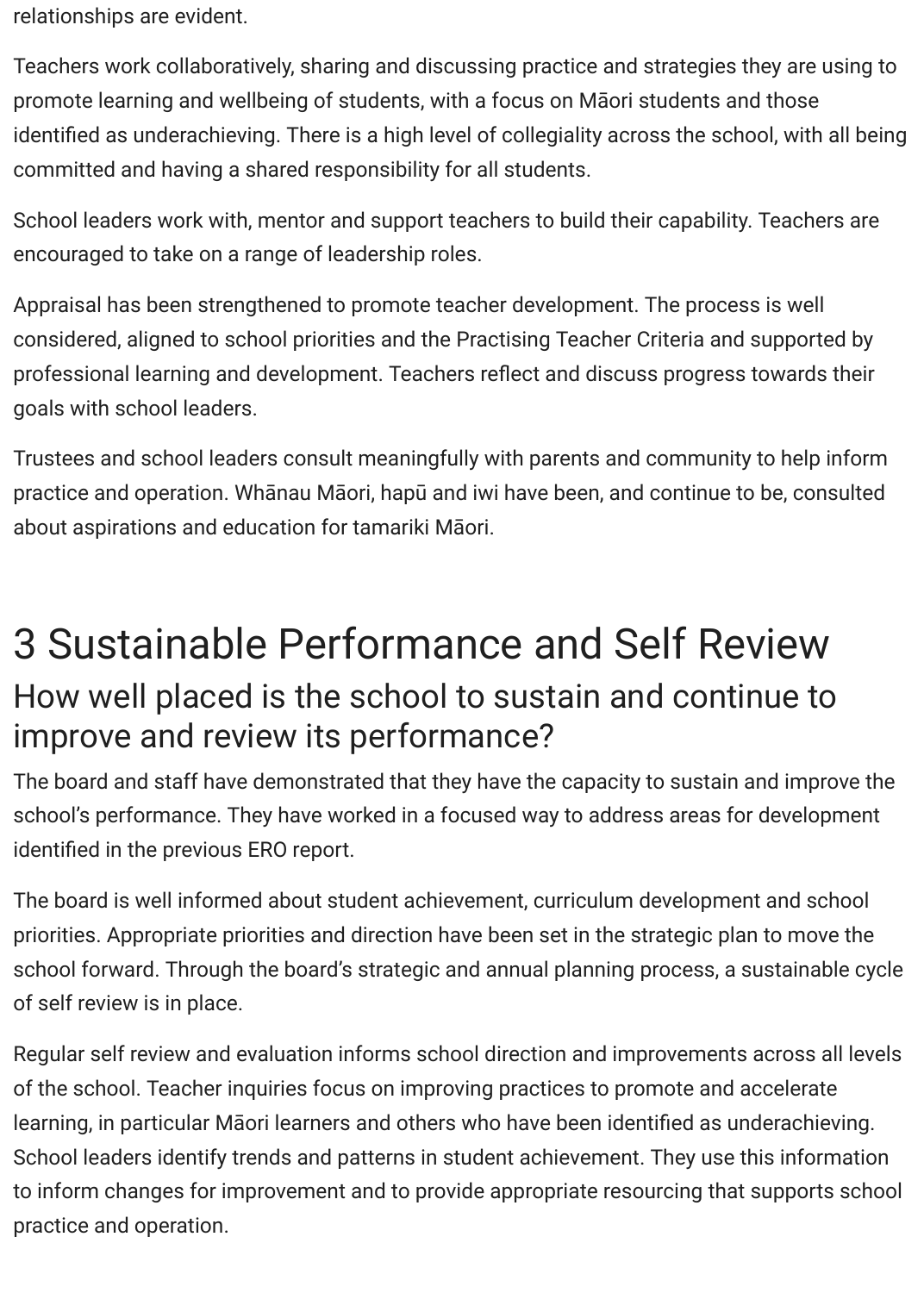The board and staff should embed the developments identified in this report and continue to accelerate student learning, progress and achievement.

## Key next steps

Develop annual achievement targets and actions that more specifically identify individuals and groups of students who are the focus for acceleration of learning.

## Board assurance on legal requirements

Before the review, the board of trustees and principal of the school completed the ERO Board Assurance Statement and Self-Audit Checklists. In these documents they attested that they had taken all reasonable steps to meet their legislative obligations related to:

- board administration
- curriculum
- management of health, safety and welfare
- personnel management
- financial management
- asset management.

During the review, ERO checked the following items because they have a potentially high impact on student achievement:

- emotional safety of students (including prevention of bullying and sexual harassment)
- physical safety of students
- teacher registration
- processes for appointing staff
- stand-downs, suspensions, expulsions and exclusions
- attendance.

## **Conclusion**

The school has made significant progress since the 2014 ERO review and has addressed the areas identified for improvement. Senior leaders and staff work collaboratively on improving learning, progress and achievement for all students. Achievement is trending upwards. Improving achievement for Māori students remains a focus. Respectful relationships are clearly evident.

ERO is likely to carry out the next review in three years.

Joyce Gebbie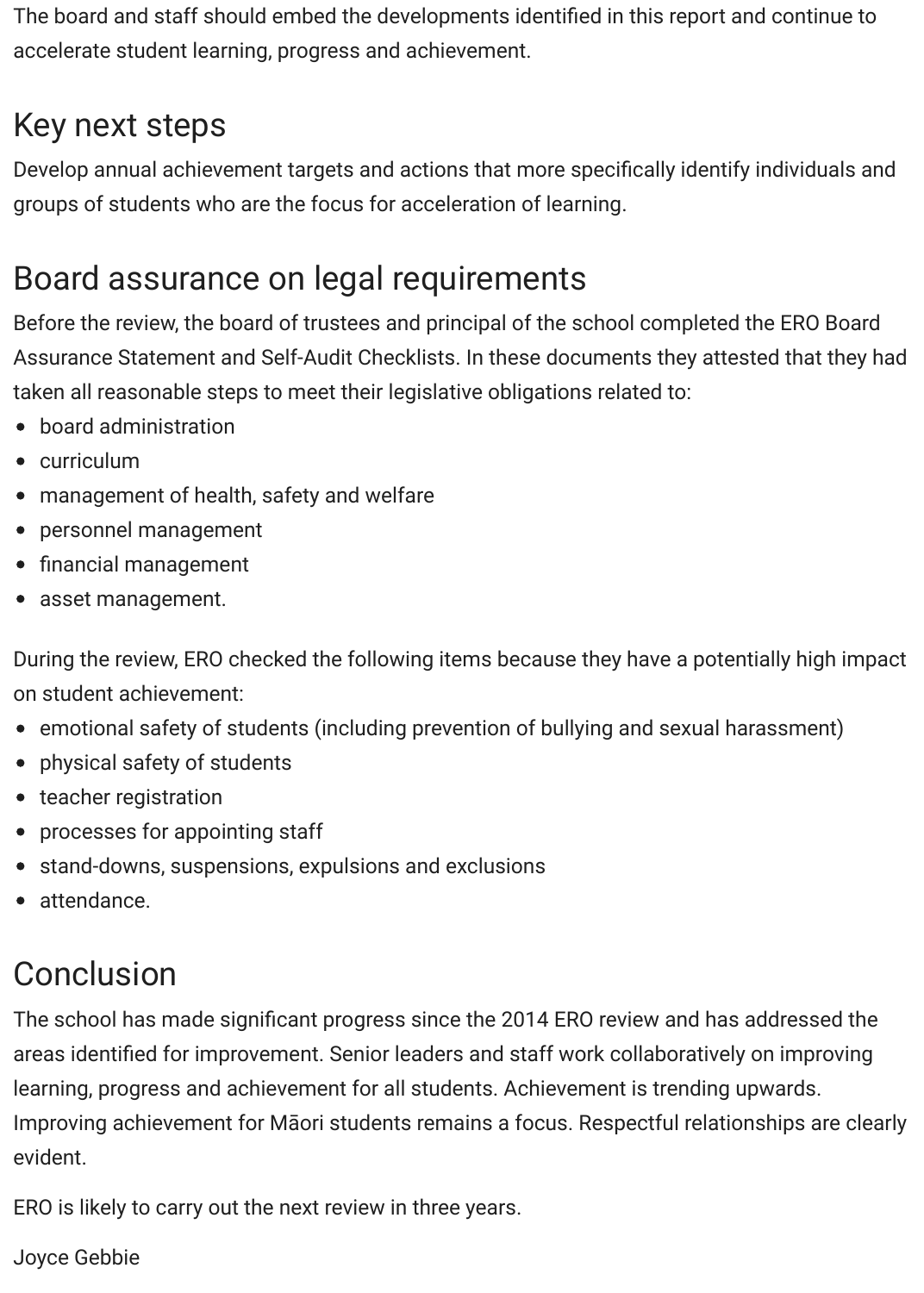Deputy Chief Review Officer Central

21 April 2017

## About the School

| Location<br>Hawera                                           |  |
|--------------------------------------------------------------|--|
| Ministry of Education profile<br><b>DHAD</b> er              |  |
| School type<br>Intermediate (Years 7 to 8)                   |  |
| School roll<br>286                                           |  |
| Gender composition<br>Male 56%, Female 44%                   |  |
| Ethnic composition<br>Māori<br>Pākehā<br>Other ethnic groups |  |
| 42%<br>50%<br>8%                                             |  |
| Review team on site                                          |  |